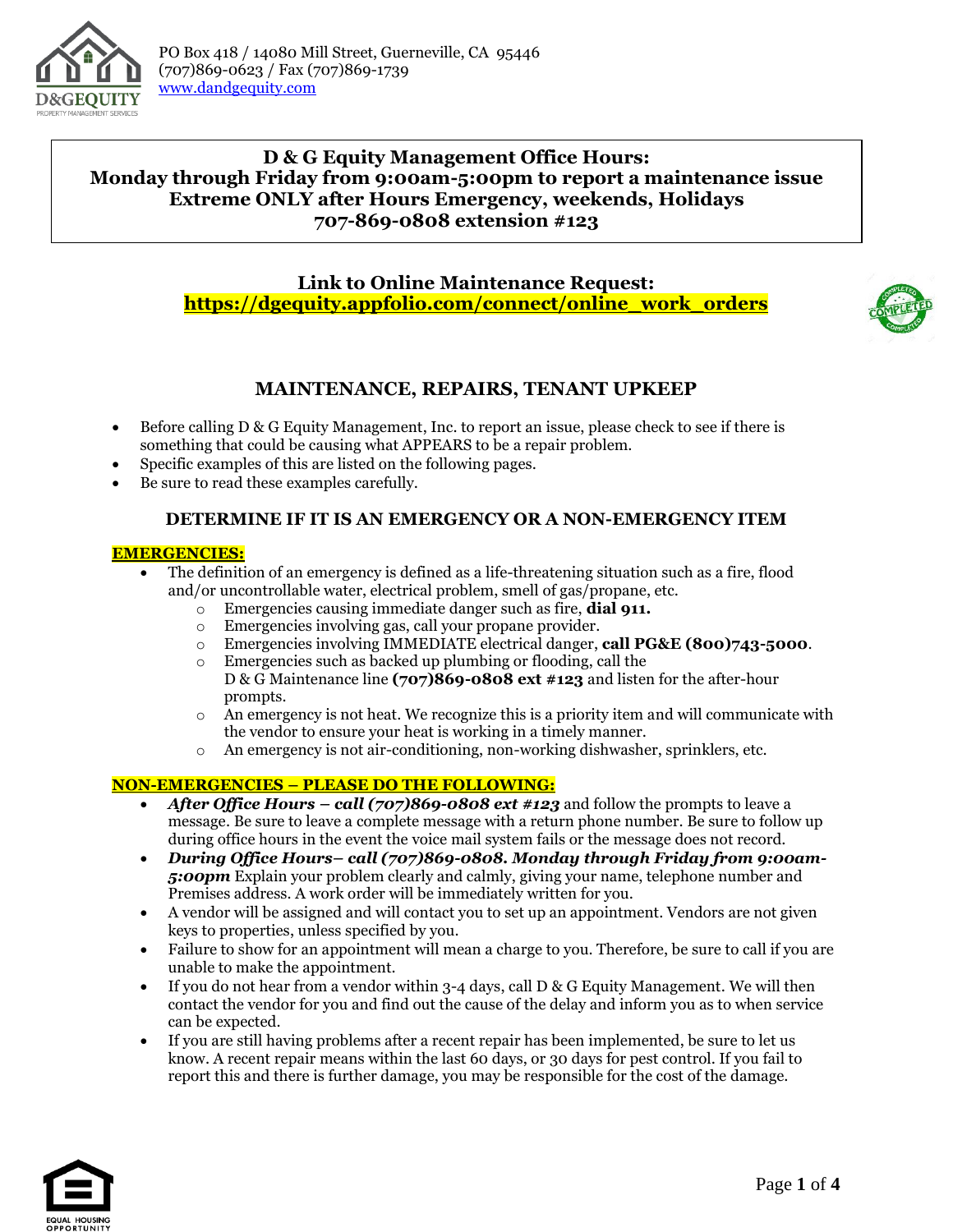

#### **ITEMS TO TROUBLESHOOT BEFORE CALLING:**

- The oven does not work:
	- o Check the time bake to be sure the settings on the unit are not preventing the oven from turning on. An oven set on time bake will not heat.
- Air-conditioning does not work:
	- o Check ALL circuit breakers. Often during hot weather or if a circuit breaker overloads, it will trip off the circuit A/C breaker. Often it is difficult to see that the breaker is tripped and it will look like it is not. Therefore, the breaker must be turned all the way off and then all the way on. The breaker must be turned all the way off because it will not reset itself to correct the problem.
- Garbage disposal does not work:
	- $\circ$  Check underneath on the disposal unit for the reset button that may need to be reset. If something is stuck and the blades do not turn, try putting a broom handle down the disposal and give it a twist. This will often solve the problem. Be sure garbage disposal is turned OFF while doing this.
- Electrical does not work in part of the house:
	- $\circ$  Check for the GFI outlet, which is usually located in the garage, kitchen or bathroom. Reset the GFI outlet and in most cases it will restart the electrical. Sometimes there is more than one GFI and it is a good idea to check around the house.
- Circuit breakers keep going off:
	- o Check all appliances to see if the circuits are being overloaded, such as irons, microwave, toaster, blow dryers, etc.
- Smoke alarm or CO detector doesn't work:
	- o Most all smoke alarms and CO detectors are 10 year life
	- o Check to see if the batteries have to be replaced. Normally the smoke alarm will emit a beeping sound when the batteries are not working or losing the charge. Test smoke alarm(s) every thirty days and report to  $D \& G$  Equity Management, Inc. if they are not working. Remember a smoke alarm is for safety and it is very important to check on a regular basis to ensure they are working.
	- $\circ$  If smoke alarms or CO detector start beeping, malfunction, or need repair, Tenant(s) must notify D & G Equity immediately.

#### **TENANT(S) ARE RESPONSIBLE FOR THE FOLLOWING ROUTINE MAINTENANCE:**

- Fireplace Maintenance
	- o Be sure to open the vent before starting a fire.
	- $\circ$  If smoke is coming out of the fireplace, put out the fire immediately and vent the house.
	- o Do not us soft woods in fireplace such as pine, fir and redwood or logs purchased as compressed wood firelogs, ie. Duraflame, etc. These woods/logs cause a coating in the flue, which can cause fires. Use woods such as oak, almond, walnut, etc.
	- o Do not overfill the fireplace and create a blazing fire that could cause damage to the firebox or cause a fire.
	- $\circ$  Use a fireplace screen at all times when using the fireplace to prevent damage, particularly to the carpet.
	- o When removing coals from the fireplace, always make sure the coals are cold. Never put hot or warm coals in a container such as a garbage can, paper bag or any other container. Never store the garbage can in the garage or against the house. Store any warm or hot coals away from any combustibles for at least two days before disposing of them.

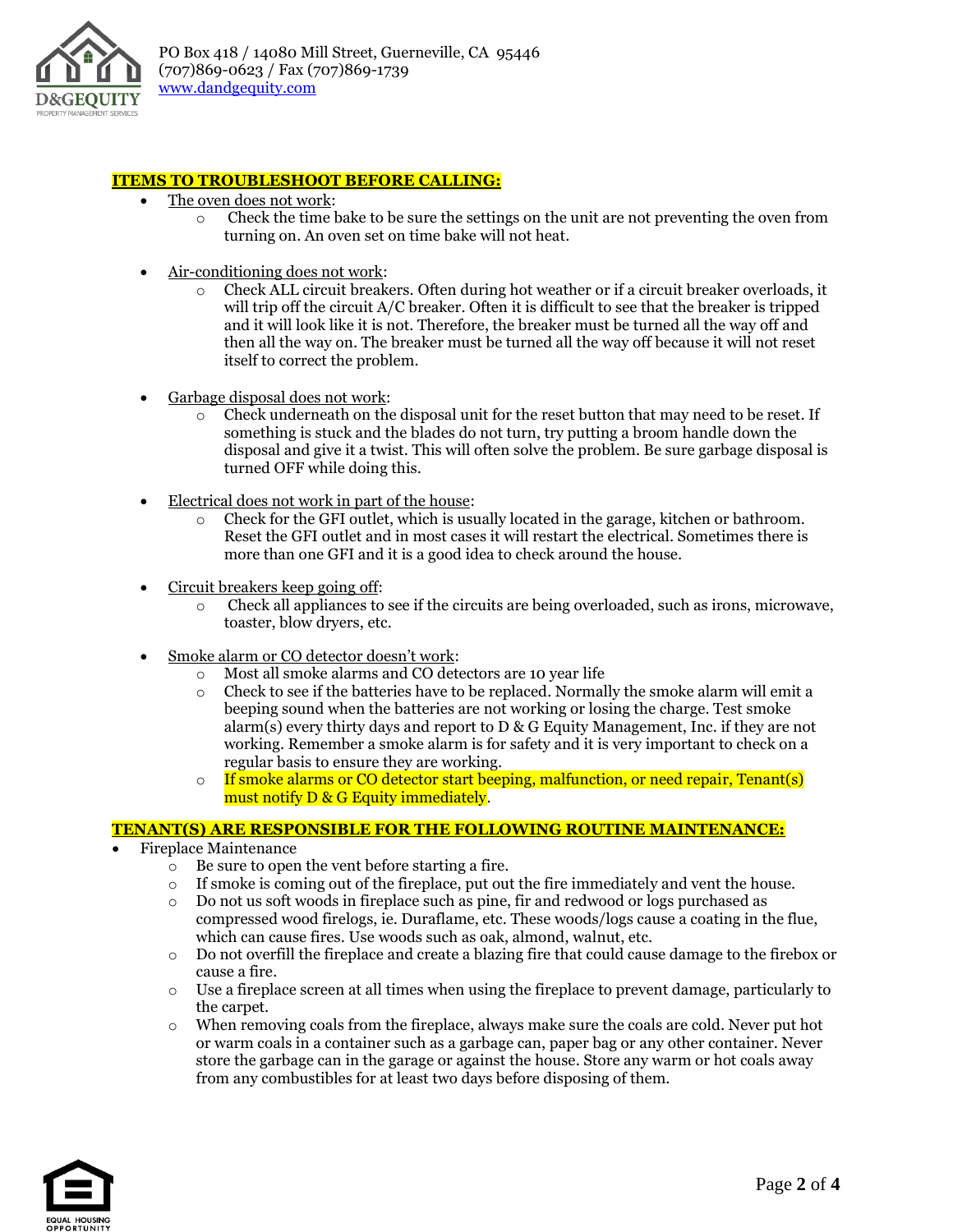

## **TENANT(S) ARE RESPONSIBLE FOR THE FOLLOWING ROUTINE MAINTENANCE Continued……**

- Normal Insect Control
	- o Tenant(s) are required to perform normal insect maintenance.
	- $\circ$  When storing pesticides, Tenant(s) are to be careful of the safety of children and animals.
	- o There are several common controls for ordinary mice that can be bought at the grocery or garden supply store.
	- $\circ$  If the insect problem persists, call D & G Equity Management, Inc.
- Landscape and Watering
	- $\circ$  Where indicated on your Agreement, maintain exterior landscaping by mowing, trimming, weeding, fertilizing and watering.
	- $\circ$  If there is a sprinkler system, be sure to monitor the level of water needed and if necessary contact D & G Equity Management, Inc. for additional help or instructions.
	- $\circ$  Pick up pet droppings on Premises and keep pets from causing damage.
- Replacement of certain items:
	- o Light bulbs replace when burnt out with correct size.
	- o Furnace and Air Conditioning Filters replace at a minimum of every three months with the correct size. The size is stamped on the side of the filter and an arrow will indicate the direction of airflow.
- Proper disposal of certain items:
	- o Toxic waste such as oil, antifreeze, batteries and solvents.
	- o Garbage in proper containers and in accordance with City/County rules.
	- $\circ$  Holiday decoration lights are to be hung properly and carefully checked. They are only to be hung during the holiday season and immediately removed. Christmas trees should also be properly removed in a timely manner.

#### **CLEANING AND MAINTENANCE OF THE PREMISES**

- Kitchens
	- o Keep oven/stove vents cleaned regularly.
	- o Keep all ovens cleaned regularly. If the oven is a continuous clean oven, do not use oven cleaner. This will ruin the continuous clean oven function. Turn oven to 450° and leave on for several hours. High heat helps the cleaning process. Then wipe clean. Do not leave oven on and unattended.
	- o On regular ovens use an oven cleaner such as Easy Off.
	- o On self-cleaning ovens follow the cleaning directions.
- Bathrooms
	- $\circ$  Prevent mildew and mold from accumulating. If mildew and mold appear, use a product such as X-14 or Tilex to remove.
	- o Keep bathroom properly ventilated to prevent mildew and mold from appearing. Use an exhaust fan or window while taking showers and for an extended time afterward.
- Carpets and Floors
	- $\circ$  Carpets and floors are to be maintained by Tenant(s) during the tenancy at their expense.
	- o Do not use wax on vinyl or tile flooring.
	- o Use only hardwood floor cleaners on wood flooring.
	- o Have carpets professionally cleaned when appropriate and upon vacating the Premises.